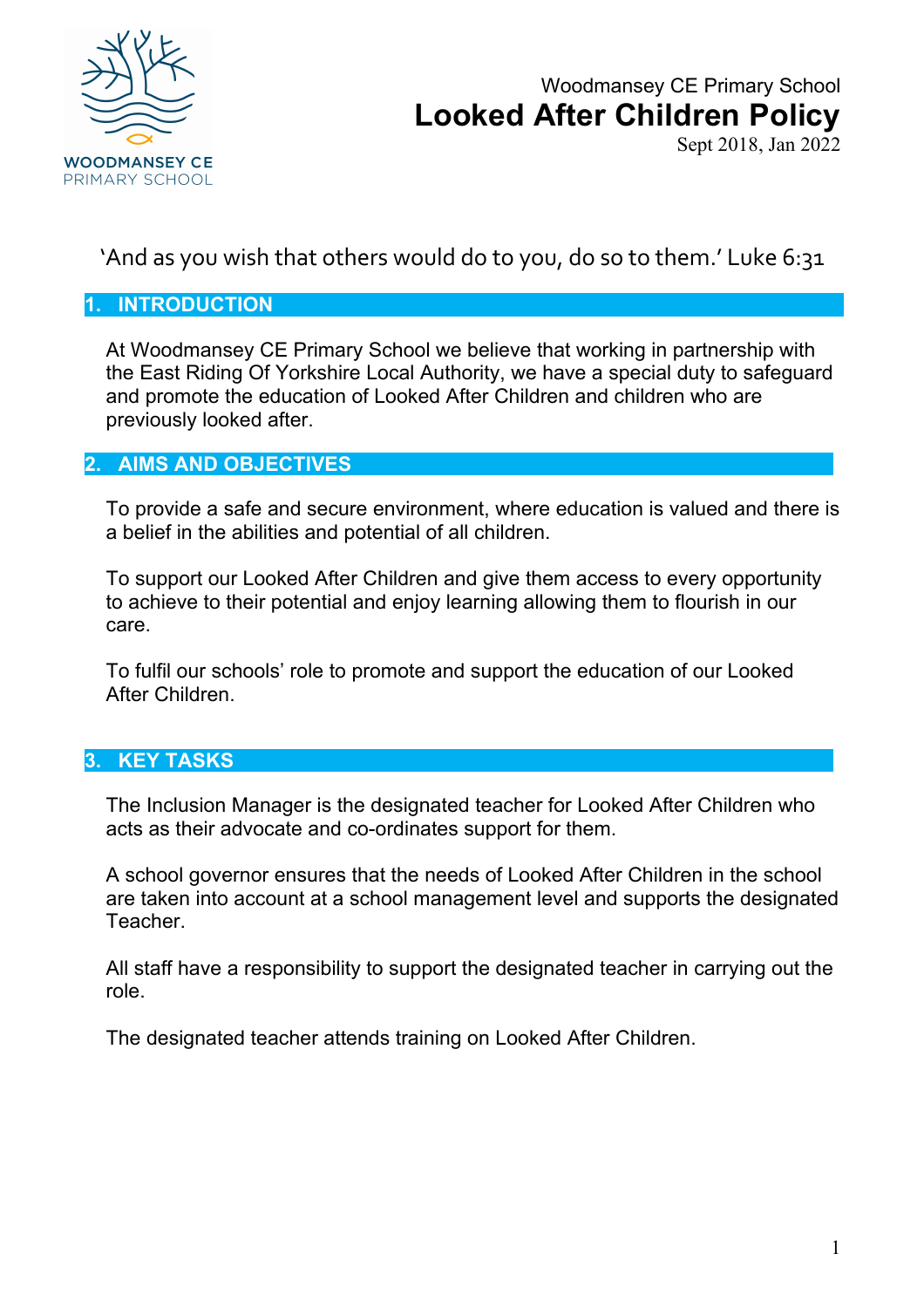

# Woodmansey CE Primary School **Looked After Children Policy**

Sept 2018, Jan 2022

# **4. ENSURING THAT NEEDS ARE MET**

#### **The Designated teacher will:**

Maintain an up to date record of all Looked After Children who are on the school roll. This will include:

- o Status i.e. care order or accommodated.
- o Type of Placement i.e. Foster, respite, residential.
- o Name of Social Worker, area office, telephone number.
- o Daily contact and numbers e.g. name of parent or carer or key worker in children's home.
- o SEN Code of Practice School Action/School Action Plus where appropriate
- o Child Protection information when appropriate.
- o Baseline information and all test results.
- o Attendance figures
- $\circ$  Exclusions

Ensure that there is a Personal Education Plan for each child / young person to include appropriate targets and above information. This must be compatible with the child's / young person's Care Plan and where applicable include any other school plan, e.g. Statement of Special Education Need, and associated plans

Ensure that someone attends Children's Services Reviews on each child / young person and / or always prepares a written report which promotes the continuity and stability of their education.

Liaise with the Education Support Service for Looked After Children on a regular basis with regard to the performance, attendance and attainment of Looked After Children.

Ensure that if / when the child transfers school all relevant information is forwarded to the receiving school as a matter of priority.

Ensure that systems are in place to identify and prioritise when Looked After Children are underachieving and have early interventions to improve this in line with existing school policy. LAC children are included as a vulnerable pupil group. Therefore they have provision through the Vulnerable Groups Provision Map. As with all vulnerable groups, progress and targets are reported on separately through the Standards Report.

Ensure that systems are in place to keep staff up to date and informed about Looked After Children where and when appropriate.